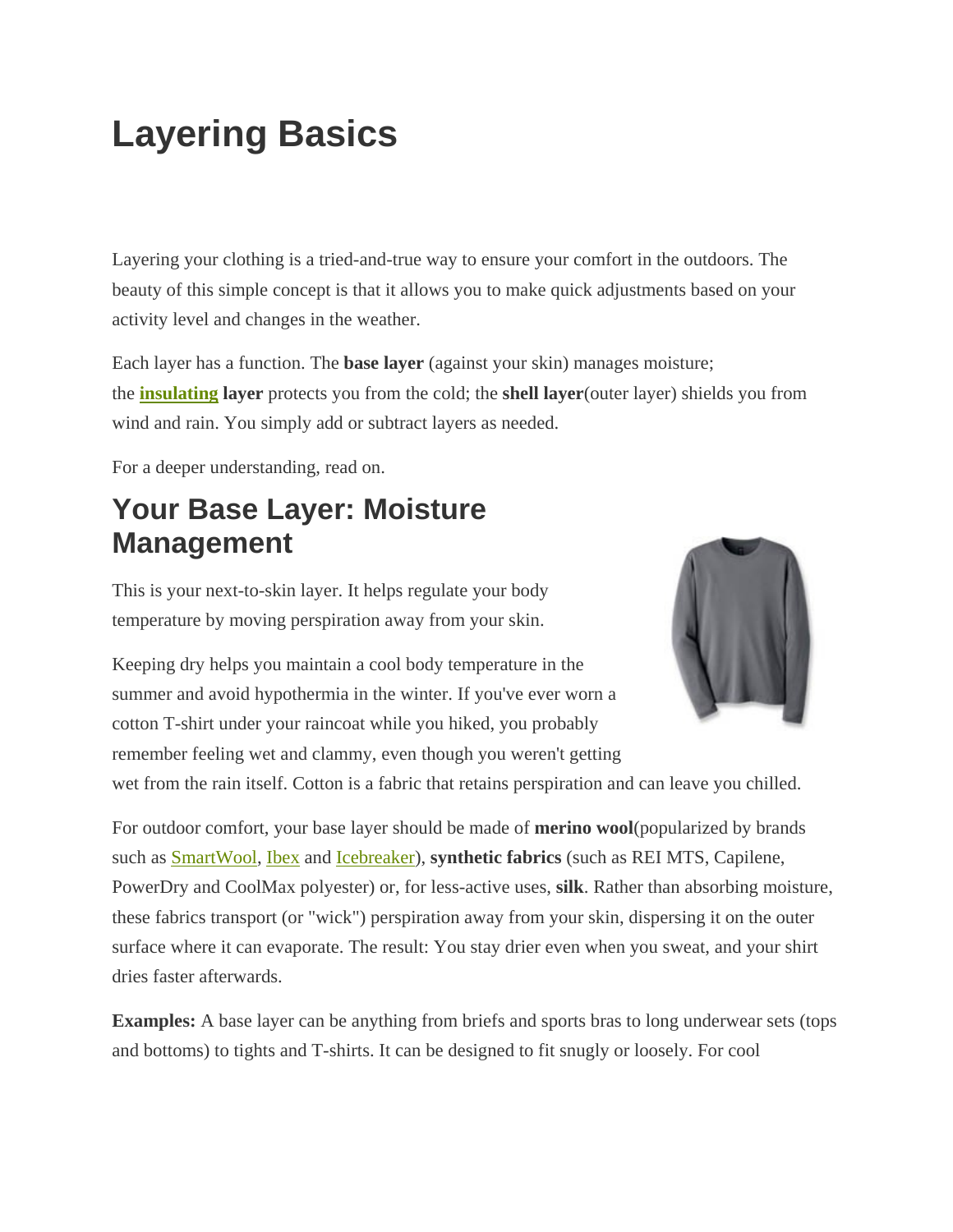conditions, thermal underwear is available in light-, mid- and expedition-weights. Choose the weight that best matches your activity and the temperature.

Shop REI's selection of men's underwear or women's underwear; or shop men's fitness tops or women's fitness tops.

## **Your Middle Layer: Insulation**

The insulating layer helps you retain heat by trapping air close to your body.

**Natural fibers** such as wool and goose down are excellent insulators. Merino wool sweaters and shirts offer soft, reliable warmth and keep on insulating even when wet. For very cold and dry conditions, goose down is best. It offers an unbeatable warmth-to-weight ratio and is highly compressible. Down's main drawback is that it must be kept



dry to maintain its insulating ability. A new innovation—water-resistant down—promises to change this.

**Classic fleece** such as Polartec 100, 200 or Thermal Pro polyester and other synthetics such as Thinsulate provide warmth for a variety of conditions. They're lightweight, breathable and insulate even when wet. They also dry faster and have a higher warmth-to-weight ratio than even wool. Classic fleece's main drawbacks are wind permeability and bulk (it's less compressible than other fabrics).

Like thermal underwear, fleece tops are available in 3 weights:

- Lightweight for **aerobic** activity or mild climates.
- Midweight for moderate activity or climates.
- Expedition-weight for low activity or cold climates.

**Examples:** For high-energy activities such as cross-country skiing, cycling or running, choose lightweight fleece (Polartec 100 or PowerDry) to avoid overheating. For cold conditions, try thicker fleece such as Polartec 200 or 300.

**Wind fleece** such as Polartec WindPro polyester or Gore WindStopper adds a high level of wind resistance to fleece. How? It uses a hidden membrane that does not affect breathability.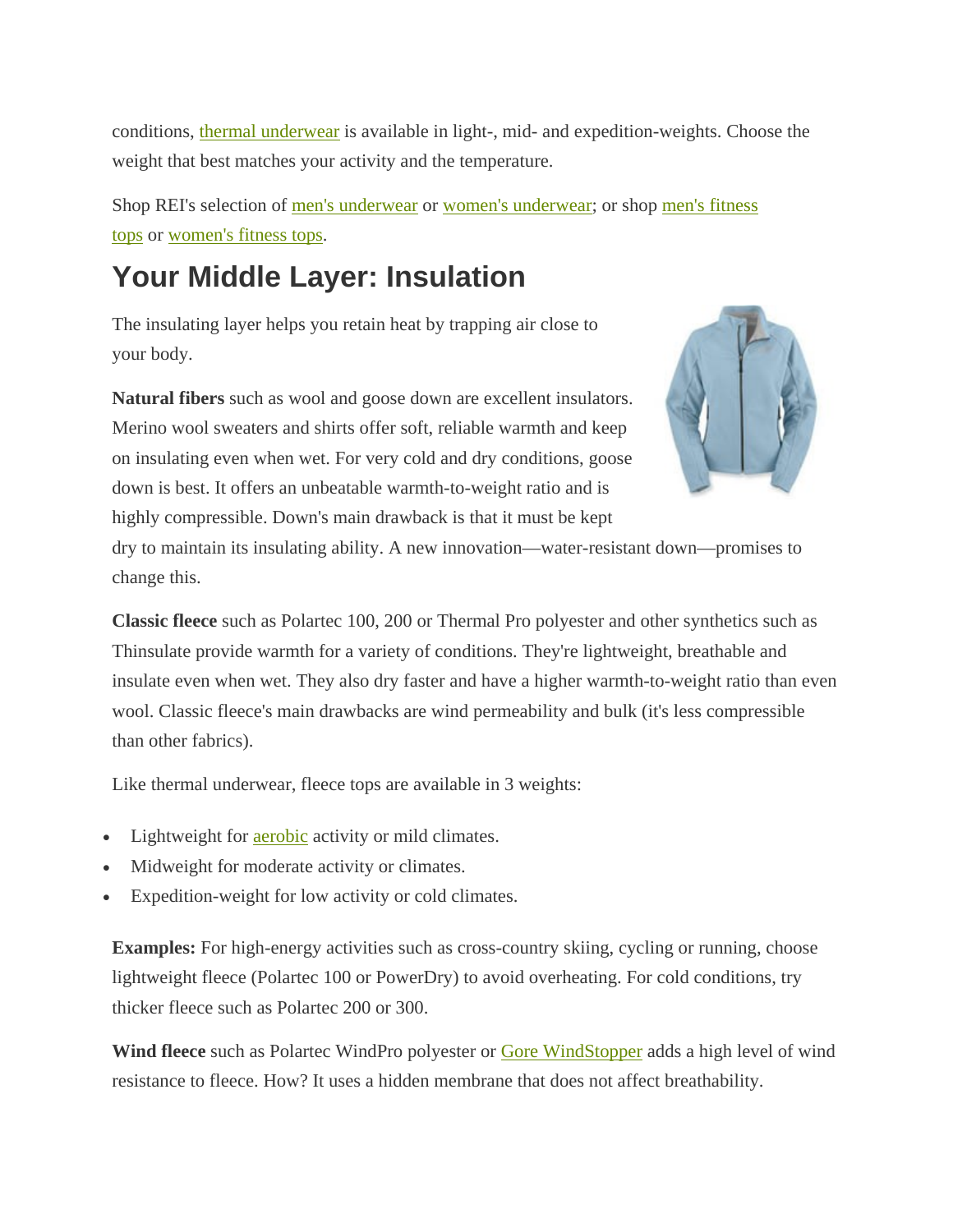Shop REI's selection of men's fleece or women's fleece garments.

## **Your Shell Layer: Weather Protection**

The shell or outer layer protects you from wind, rain or snow. Shells range from pricey mountaineering jackets to simple windproof jackets. Most allow at least some perspiration to escape; virtually all are treated with a durable water repellent (DWR) finish to make water bead up and roll off the fabric.



An outer shell is an important piece in bad weather, because if wind and water are allowed to penetrate to your inner layers, you begin to

feel cold. Furthermore, without proper ventilation, perspiration can't evaporate but instead condenses on the inside of your shell.

Fit is another consideration. Your shell layer should be roomy enough to fit easily over other layers and not restrict your movement.

Shells can be lumped into the following categories:

**Waterproof/breathable shells:** The most functional (and expensive) choices, these are best for wet, cool conditions and alpine activities. Shells using laminated membranes such as Gore-Tex and eVent offer top performance; those using fabric coatings are a more economical alternative. Shells are categorized by REI as either **rainwear**, which emphasizes low weight and packability, or **mountaineering wear**, which is more abrasion-resistant and has additional features.

**Water-resistant/breathable shells:** These are best for light precipitation and high activity levels. Less expensive than waterproof/breathable shells, they're usually made of tightly woven fabrics (such as mini-ripstop nylon) to block wind and light rain.

**Soft shells:** These emphasize breathability. Most feature stretch fabric or fabric panels for added comfort during aerobic activities. Many offer both shell and insulative properties, so they in effect combine 2 layers into 1. Soft shells include cold- and mild-weather options.

**Waterproof/non-breathable shells:** These economical shells are ideal for rainy days with light activity (e.g., fishing, sports viewing). They are typically made of a sturdy, polyurethane-coated nylon which is water- and windproof.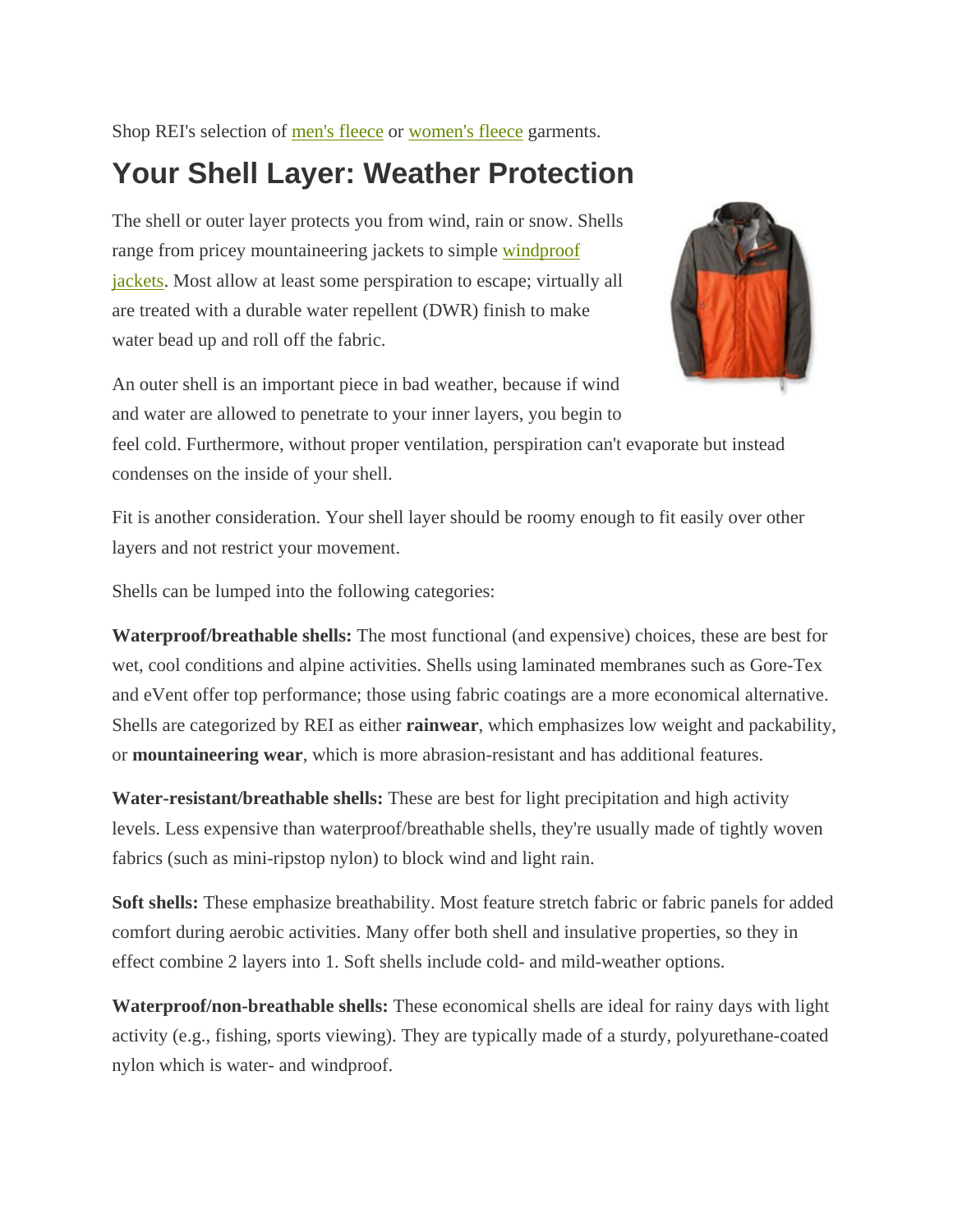**Insulated shells:** Some outer shells have a layer of insulation built in—such as fleece—making them convenient for cold, wet conditions, but not as versatile for layering in fluctuating temperatures.

# **Underwear (Base Layer): How to Choose**



Want a comfort boost on your next outdoor adventure? Ditch those cotton undies and that souvenir concert T-shirt and upgrade to a moisture-wicking base layer (also known as a first layer or performance underwear).

Wicking underwear can benefit any physically active person—from athletes to construction workers—and is a must for every earnest outdoor explorer, whatever the season. As the next-to-skin layer of any layering system, its role is to move moisture away from your body.

For more base-layer information, read the REI Expert Advice article on Layering Systems.

### **Why Wicking Underwear Beats Cotton**

Wicking underwear:

- Efficiently transports perspiration away from skin.
- Dries much faster than conventional cotton underwear.
- Reduces the risk of dramatic swings in **body temperature**.

In very windy or extremely cold conditions, such advantages are potentially life-saving.

### **Underwear Comparison Chart**

Here's how the primary fabrics used in most moisture-managing underwear stack up: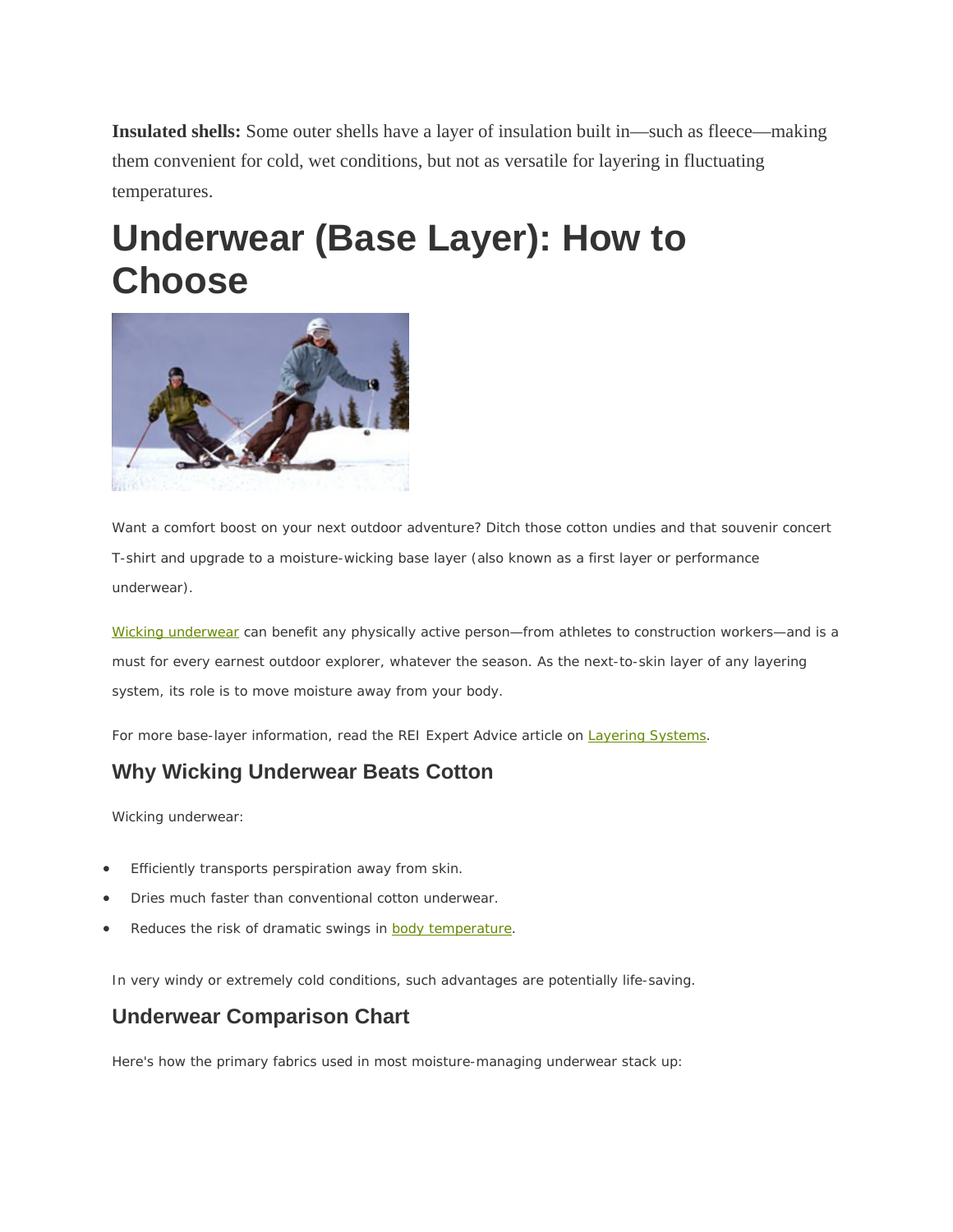|                                  | <b>Synthetics</b>                                                                                                                                                                              | Wool                                                                                                                                           | <b>Silk (Treated)</b>                                                                                                                                                                          |
|----------------------------------|------------------------------------------------------------------------------------------------------------------------------------------------------------------------------------------------|------------------------------------------------------------------------------------------------------------------------------------------------|------------------------------------------------------------------------------------------------------------------------------------------------------------------------------------------------|
| <b>Leading</b><br>brands         | Capilene/ Patagonia;<br>CoolMax; ExOfficio; Hot<br>Chillys; Marmot; Mountain<br>Hardwear; REI Polartec<br>Power Dry; The North<br>Face;<br>Under Armour.                                       | Ibex; Icebreaker;<br>Patagonia, Smart Wool; Teko<br>(socks).                                                                                   | REI.                                                                                                                                                                                           |
| <b>Moisture</b><br>management    | <b>Excellent</b>                                                                                                                                                                               | <b>Excellent</b>                                                                                                                               | Good                                                                                                                                                                                           |
| (wicking)                        | Nonabsorbent fibers<br>(usually polyester)<br>transport moisture away<br>from perspiring skin,<br>spreading it over a large<br>area on the garment's<br>outer surface to speed<br>evaporation. | The inner core of wool fibers<br>absorbs moisture (as much as<br>36% of its weight), then gradually<br>releases it through evaporation.        | Transports moisture<br>away from skin, though<br>not as rapidly as<br>polyester. Conventional<br>(untreated) silk<br>underwear is absorbent<br>and retains moisture.                           |
| <b>Drying time</b>               | <b>Excellent</b>                                                                                                                                                                               | Good                                                                                                                                           | Fair to good                                                                                                                                                                                   |
|                                  | Dries faster than any fabric While slower to dry than<br>on this list.                                                                                                                         | synthetics, wool fibers have an<br>outer sheath that resists water<br>and often feels dry on skin.                                             | Silk absorbs some<br>moisture and is thus<br>fairly slow to dry.                                                                                                                               |
| <b>Temperature</b><br>regulation | Fair to good                                                                                                                                                                                   | Very good                                                                                                                                      | Very good (if<br>temperature is low)<br>As nice as silk feels,<br>people typically find it<br>too warm for vigorous<br>warm-weather activity.<br>Good insulator when<br>it's cool or cold out. |
|                                  | If breezes arise before it<br>dries, a wearer could get<br>chilled. In hot, humid<br>conditions, faster-drying<br>synthetic layers are usually<br>best.                                        | Surprisingly comfortable on<br>warm days; excellent for cool<br>days. Offers more warmth than a<br>synthetic garment of the same<br>thickness. |                                                                                                                                                                                                |
| Odor                             | Poor to fair                                                                                                                                                                                   | <b>Excellent</b>                                                                                                                               | Fair                                                                                                                                                                                           |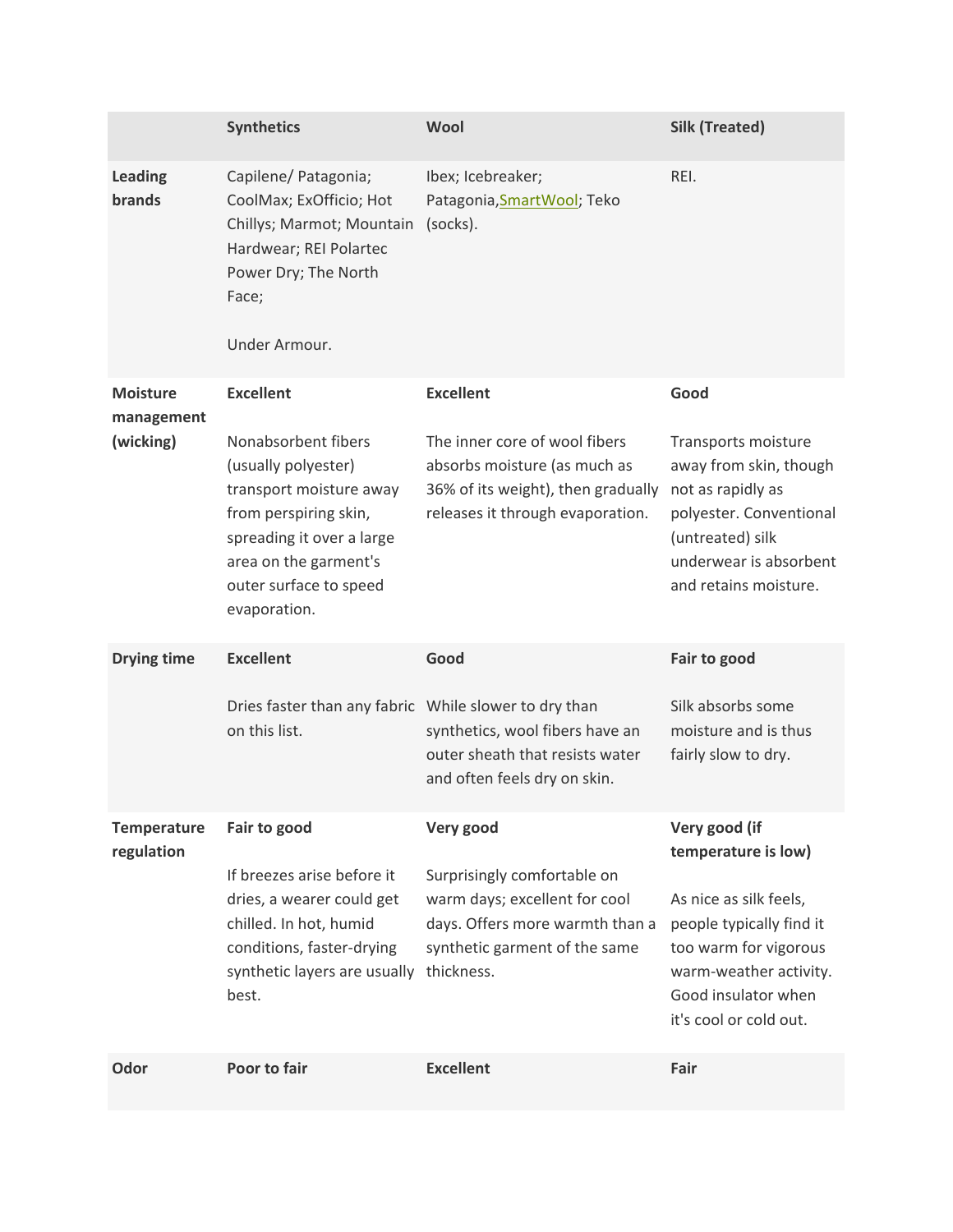| resistance               | When worn for extended<br>periods, synthetic fabrics<br>readily collect bacteria<br>that cause odors. Best if<br>laundered after every use. | Wool, composed mostly of a<br>protein, is naturally antibacterial,<br>usually for the life of the<br>garment. Can be worn on<br>consecutive days with minimal<br>odor buildup. | Best if laundered after<br>every use.                                  |
|--------------------------|---------------------------------------------------------------------------------------------------------------------------------------------|--------------------------------------------------------------------------------------------------------------------------------------------------------------------------------|------------------------------------------------------------------------|
| <b>Stretch</b>           | Very good                                                                                                                                   | Very good                                                                                                                                                                      | Good                                                                   |
|                          | Above-average elasticity.<br>Retains shape after being<br>stressed.                                                                         | Above-average elasticity. Retains<br>shape after being stressed.                                                                                                               | Moderate elasticity.<br>Usually retains shape<br>after being stressed. |
| <b>Price</b>             | Good                                                                                                                                        | <b>Expensive</b>                                                                                                                                                               | Fair                                                                   |
|                          | Moderately priced.                                                                                                                          | Natural fibers tend to be costly.                                                                                                                                              | Borderline expensive.                                                  |
| <b>Suggested</b><br>uses | * All activities, all<br>conditions.<br>* Best in this group for                                                                            | * Most activities, most<br>conditions. If paddling or in rainy<br>conditions, faster-drying<br>synthetics are a better option.                                                 | * Moderate cool-<br>weather activities and<br>snowsports.              |
|                          | rainy conditions and for<br>heat and high humidity.                                                                                         | * Best in this group for cool<br>conditions.                                                                                                                                   | * When stationary<br>(spectator sports) or<br>post-activity lounging   |
|                          | * Snug fit best for cold<br>weather, loose fit for<br>warm weather.                                                                         |                                                                                                                                                                                | indoors.                                                               |

Shop REI's selection of Men's Underwear and Women's Underwear.

### **Fabric Overview**

Some additional details about your primary fiber options:

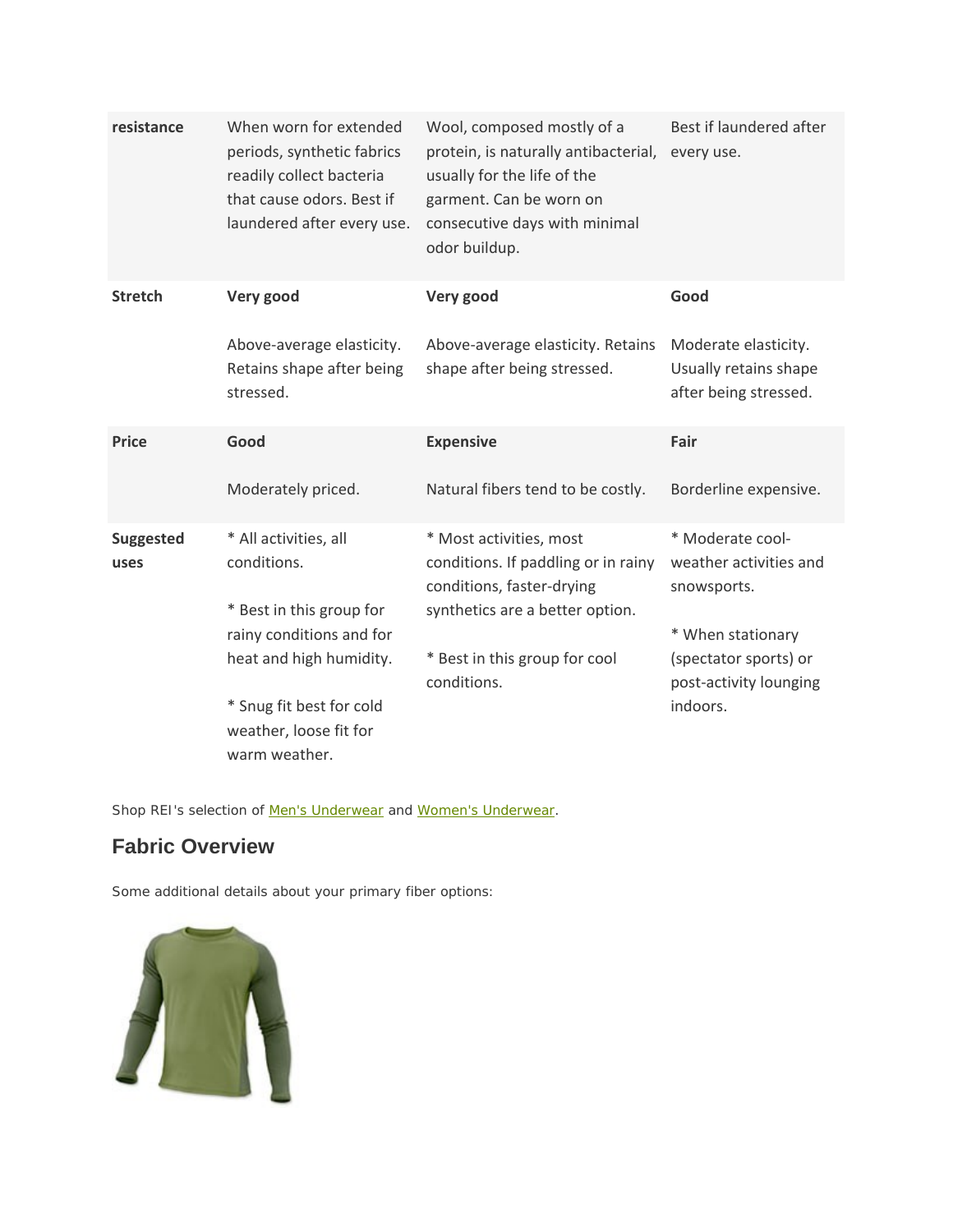#### **Synthetics**

This refers principally to polyester and polyester blends. Some underwear blends use high percentages of nylon (as a means of increasing abrasion resistance), or they add small amounts of spandex or elastin (to enhance stretch). Polyester, though, is the dominant synthetic fiber used in wicking first layers. It's a soft, easy-care fabric with reliable moisture-management attributes.

#### **Additional pros:**

- Lightest in this group.
- Abrasion-resistant.
- Wrinkle-resistant.
- Easy care.

#### **Additional cons:**

- Odors may build if worn repeatedly on multiday outings.
- Potentially vulnerable to staining.
- Petroleum-based fiber.

#### **Wool**



#### **Wool**

This almost always refers to merino wool, which is popular due to its soft "ultrafine" fibers. Many people are surprised to learn that lightweight (even "microweight") merino wool creates a terrific all-season base layer.

#### **Additional pros:**

- Lightweight merino wool is soft on skin.
- Usually machine-washable.
- Stain- and wrinkle-resistant.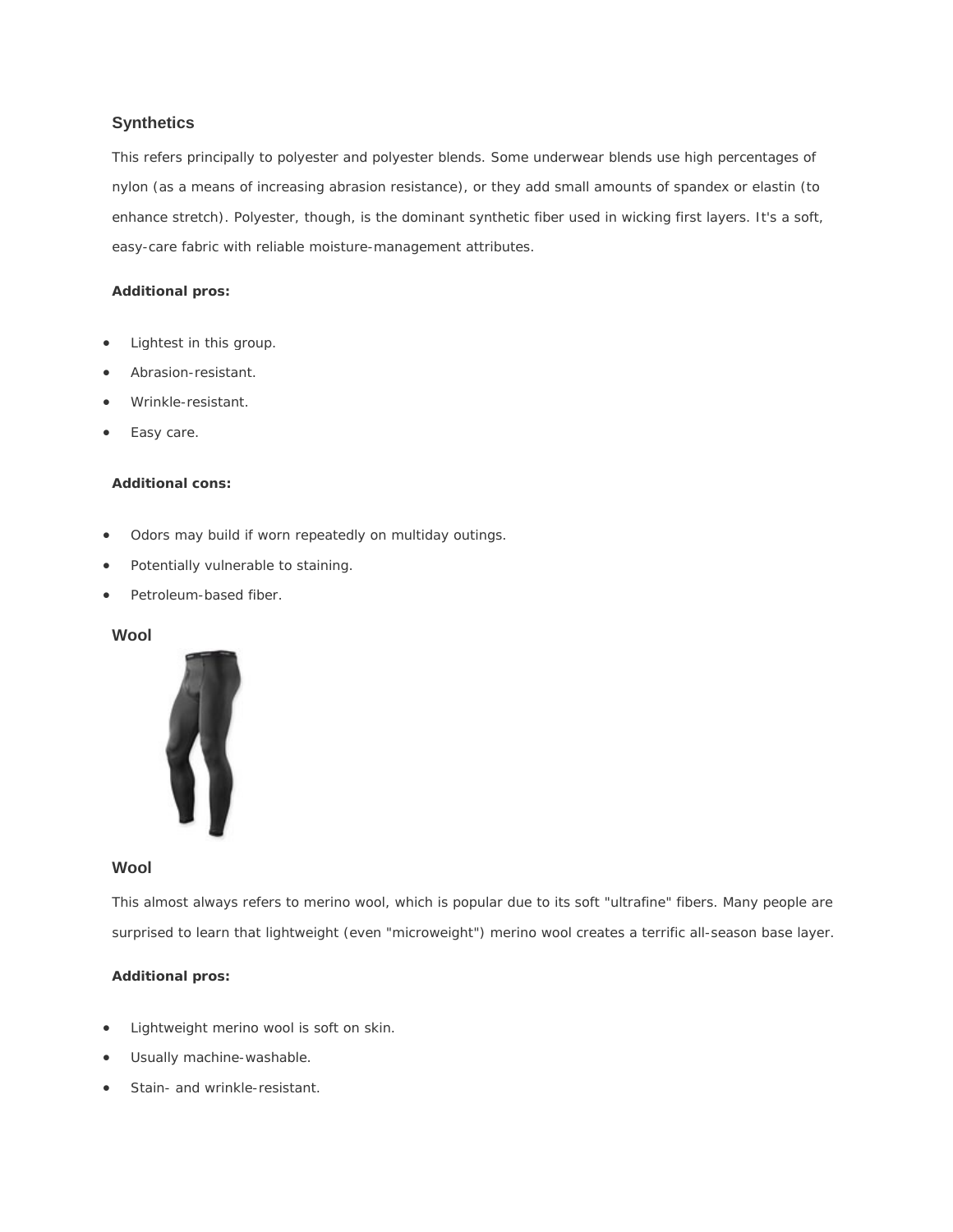Natural fiber.

#### **Additional cons:**

- Typically available only in darker colors.
- Potentially vulnerable to shrinkage.

For details, see the REI Expert Advice article about wool clothing.

#### **Silk (Treated Silk)**

Silk underwear is largely a specialty fabric, intended primarily for cool- and cold-weather usage. "Treated" indicates the silk has been chemically modified to enhance wicking (a fabric's capacity for moving perspiration off skin to speed its evaporation). Fans of silk are strongly attracted to its smooth texture.

#### **Additional pros:**

- Soft, luxurious texture.
- Thin; adds no bulk and layers well.
- Natural fiber.

#### **Additional cons:**

- Some styles require hand-washing; machine washing sometimes causes shrinkage.
- Potentially vulnerable to abrasion and sunlight.

### **Fabric Weights**

Though classified as "underwear," every top in this category is appropriate for use as a stand-alone garment. Microweight and lightweight T-shirts are standard summertime attire for active outdoor types when hiking, riding, climbing, taking training runs, you name it—and they're excellent for gym workouts.

When selecting tops and bottoms for use as base layers (actual *underwear*), anticipate the conditions you'll face when choosing the heft of the fabric. Here are our general guidelines:

- **Microweight:** For mild to cool conditions. (At REI, you'll find garments identified as micros within the Lightweight category.)
- **Lightweight:** Cool to moderately cold conditions.
- **Midweight:** Moderately cold to cold conditions.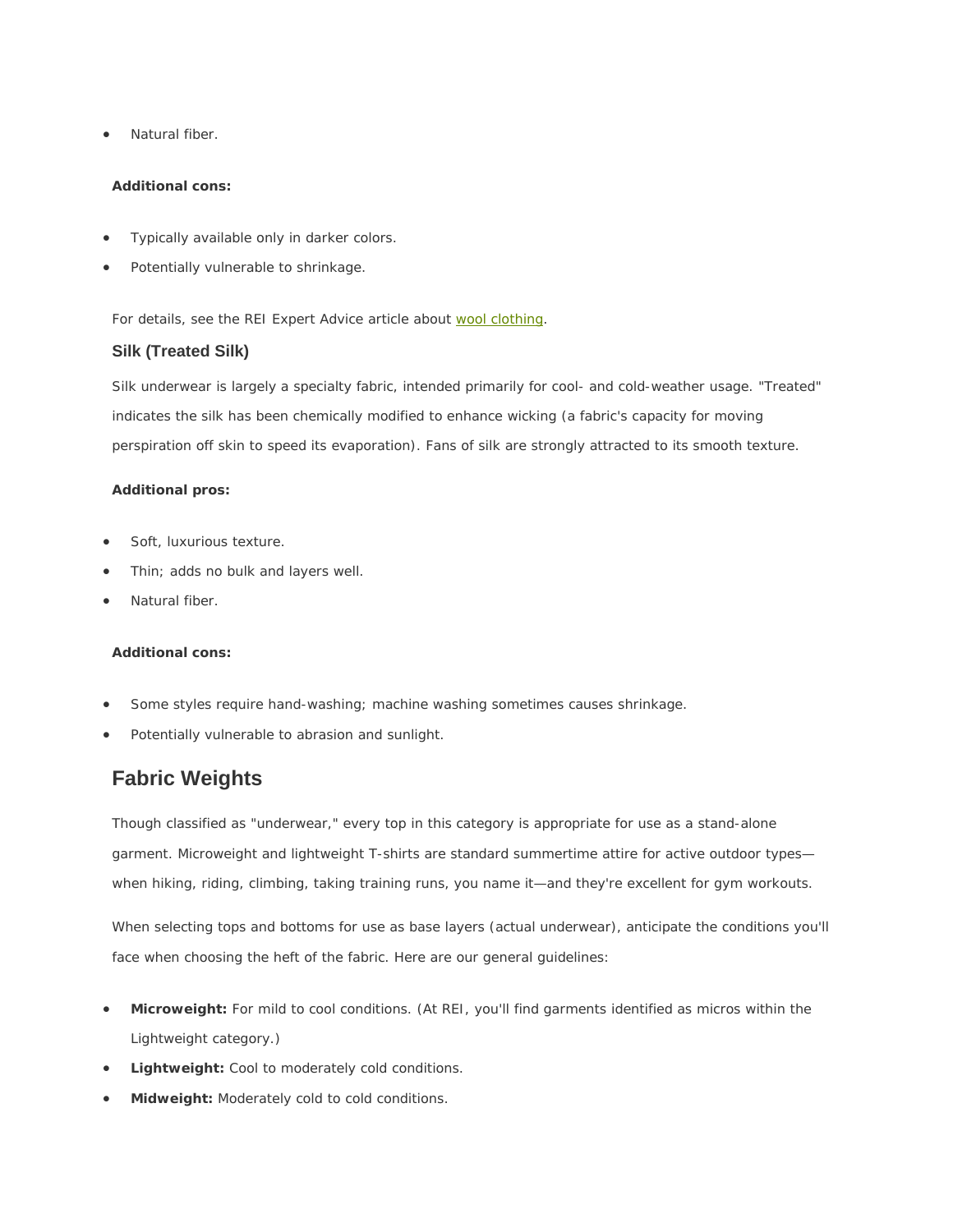**Heavyweight:** Cold, frigid or blustery conditions.

Some people get cold easily. If so, consider choosing a heavier fabric. Just avoid overdoing it. If conditions become unexpectedly mild, a mid-weight or heavyweight first layer could feel a touch too toasty during vigorous activity.

**Tip:** Personally, I always carry a spare micro or lightweight top on my outings. They weight very little and dry very fast. At the end of a sweaty day I can change out of my "motion" shirt and into my "resting" shirt. This allows me to hand-rinse or air-day my motion shirt in preparation the next day. It's a nice little luxury.

Shop REI's selection of Men's Underwear and Women's Underwear.

A few words on fit: The warmer the conditions, the looser you want your base layer to be. Snug-fitting base layers keep body-generated warmth close to your skin, boosting comfort in cool conditions. When temperatures heat up, it's best to let your next-to-skin layers hang loose to accommodate lots of air circulation. If a garment's advertising promotes an "athletic fit," figure its fit will be on the snug side.

### **What Is Wicking?**

People understandably find it odd to hear "wick" used as a verb. A "wicking" T-shirt? Sounds strange at first. Here's an explanation of this phenomenon for nonscientific minds:

#### **Candle Wicks**

Think of a candle wick—usually a braided, wax-coated cord of cotton. When lit, the wax coating melts away. Melted wax becomes the fuel source for the flame, and the wick draws ("wicks") melted wax to the flame, where it vaporizes. The flame continues to burn because the wick steadily draws more liquefied fuel to it. An oil lamp works on the same principle, drawing (wicking) fuel to the flame. This act of wicking a liquid along a fibrous path is known as capillary action.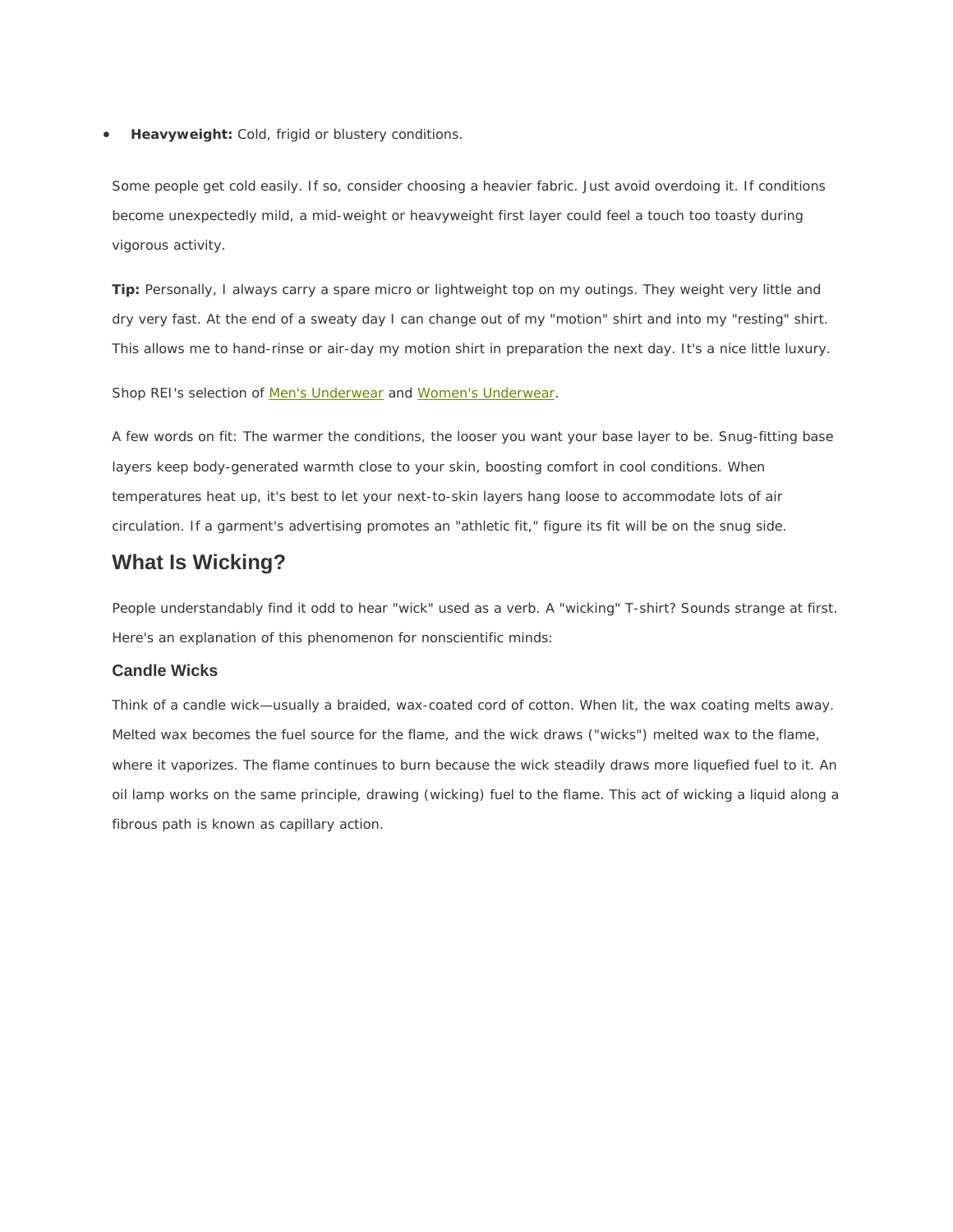#### **The Basics of Wicking**

Outer environment (lower humidity)

Perspiration spreads and evaporates



### **Wicking: Synthetic Fabrics**

Capillary action also occurs with synthetic performance underwear. Here's how:

- 1. An active person wearing a polyester T-shirt begins to sweat.
- 2. A high-humidity "microclimate" is created between the person's sweating skin and the shirt covering the skin.
- 3. Perspiration vapor and moisture condense on the garment's interior (its underside).
- 4. Because everything in nature moves toward equilibrium, the high-humidity air mass between skin and garment will seek a path to a lower-humidity environment. The difference (gradient) between temperature and humidity on both sides of the garment becomes the driving force that moves the warmer, wetter air beneath the garment toward the cooler, dryer air on the outside.
- 5. Wicking takes place when perspiration moisture travels along the surface of the fiber but is not absorbed into the fiber. (Synthetic fibers are, essentially, plastic—and virtually nonabsorbent). Moisture escapes to the outside through the interstitial spaces (the miniscule holes) between the knitted yarns.
- 6. Moisture is dispersed across the fabric's exterior, where it evaporates after contacting the lower-humidity environment outside the shirt.

Wicking is enhanced by:

Fabric construction: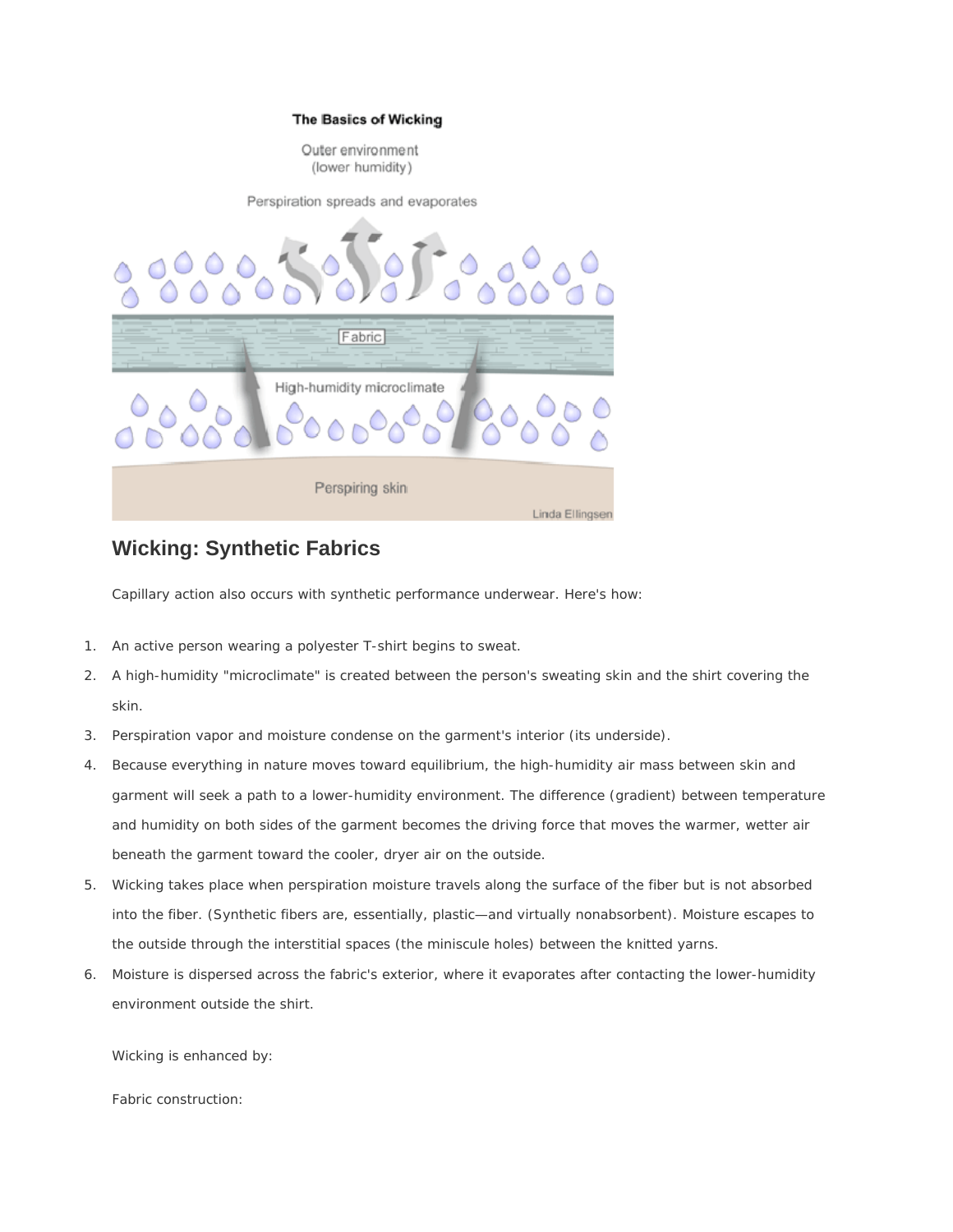- Fibers with an altered texture (roughened or grooved) can transport moisture more quickly.
- Fabrics such as Polartec PowerDry use a 2-sided "bi-component" construction. Such fabrics typically position thinner yarns closer to the skin (sometimes dotted with moisture-collecting "touch spots") and place larger yarns on the garment's exterior, providing more surface area for moisture dispersal and evaporation

Chemical treatments:

 Some type of chemical finish is applied to nearly every synthetic fabric in order to boost wicking performance. The finish usually convey some degree of hydrophilic (water-attracting) attributes to polyester, allowing it to more speedily draw moisture along its nonabsorbent fibers and transport it to the garment's exterior.

**Note:** Polyester, while synthetic, does have a very small absorption rate, roughly 0.4% of its weight. (In contrast, cotton can absorb 7% of its weight.) Polyester's absorption rate is so minimal that it is generally regarded as nonabsorbent.

#### **Wicking: Wool**

Technically, it can be argued that wool does not wick moisture. The end result, however—fibers moving perspiration away from skin and dispersing it through evaporation—is the same.

Rather than straining perspiration moisture and vapor through the tiny, tiny gaps in a nonabsorbent synthetic knit, wool's inner core (cortex) absorbs moisture—between 27% and 36% of its weight.

This absorbed moisture is then impacted by the lower humidity, air movement and (potentially) sunlight on the outside of the garment. The result: evaporation.

With so much moisture being absorbed, will a wool garment feel soggy? If it becomes saturated and is confined to a damp or high-humidity environment, it could. (Synthetics are often a better choice for excursions where persistent rain is likely.)

Yet wool has the capacity to both absorb moisture (in a vaporous state such as perspiration) while also resisting water (in a liquid state such as light rain). This is one of the almost-too-good-to-be-true marvels of wool.

Wool fibers have a scaly exterior layer called the cuticle, and that is overlaid with the epicuticle, itself coated with lanolin, a waxy, water-shedding film. It is the epicuticle and its waxy coating that makes wool resistant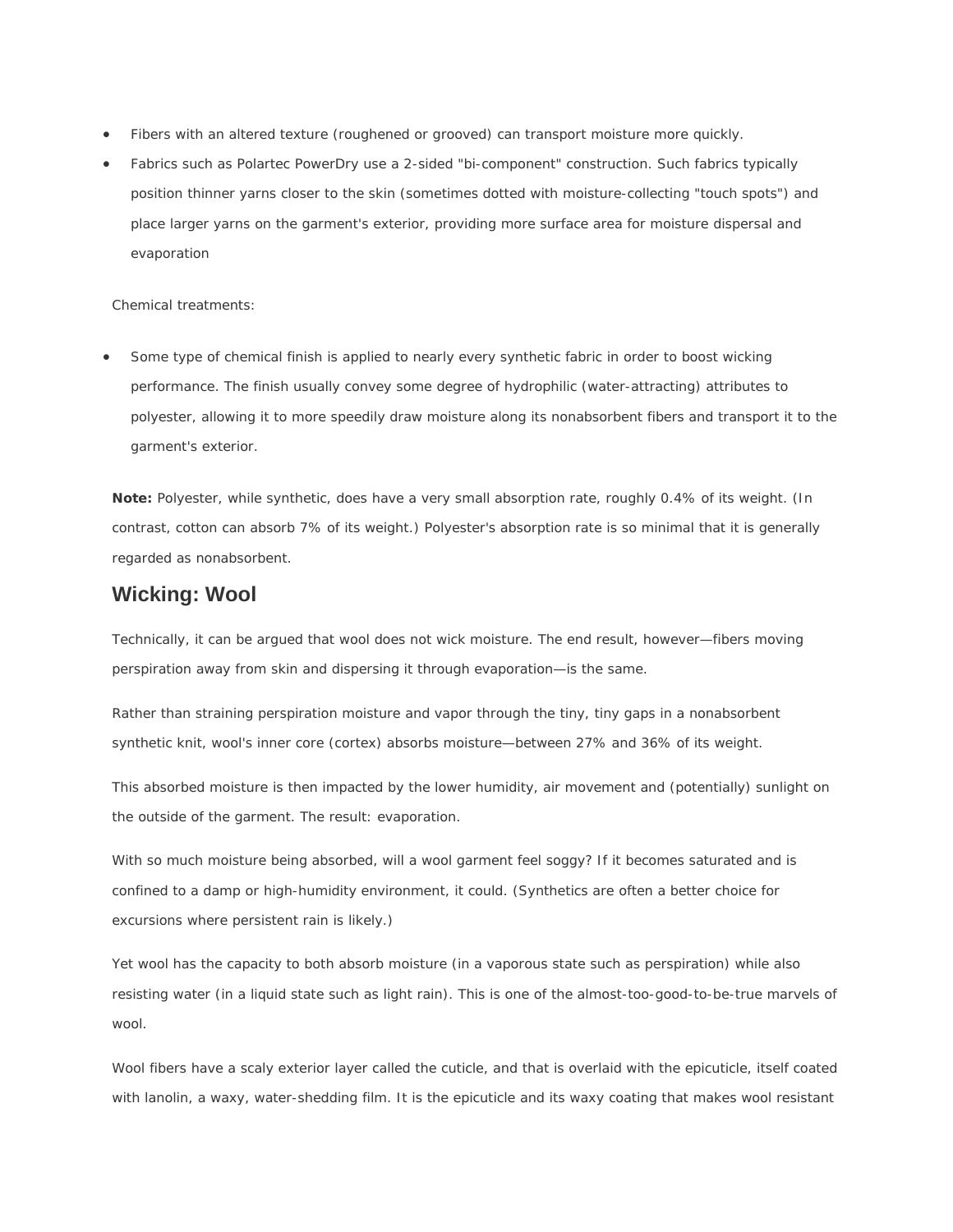to mist and light rain (hydrophobic). It is this hydrophobic layer that touches your skin, minimizing (or eliminating) any sensation of dampness.

A very sweaty person can overwhelm any fabric. During those moments a wool garment will likely feel less damp and clammy on your skin than a synthetic garment, but it may feel weightier. A synthetic garment will dry out and feel lighter more quickly.

As a total sweat machine myself, I have to laugh at enthusiastic promotional claims ("Keeps you dry!") sometimes linked to wicking garments. If a T-shirt shut down my ability to sweat, I'd be worried. What wicking fabrics do is allow you to *feel drier faster* than if you were wearing cotton or some other nontechnical fabric—and that's a huge positive that, in my mind, makes them worth the money.

### **Wool Texture and Temperature Regulation**

Some people may be hesitant to consider wearing wool as a next-to-skin fabric.

Realize that performance underwear designed with wool uses merino wool, which consists of "ultrafine" fibers just 17.5 microns in width, fine enough that people will not experience the scratchy sensation often associated with traditional wool. The average human hair, just for comparison, measures 60 microns.

A property unique to wool is its ability to release small amounts of heat as it absorbs water. This effect is known by the arcane term "heat of sorption." Energy, in the form of small amounts of heat, is produced through the work of moisture-absorption by wool fibers. Thus, in damp conditions, a wearer could potentially collect a small amount of comfort from this phenomenon. This is in addition to the countless warmthtrapping air pockets created by all the crimps inherent merino wool fibers.

Could that make wool too warm in hot conditions? Not necessarily. Evaporating moisture within the cortex can cool the air between the wool fabric and your skin, promoting a stable body temperature. Also, breathable wool fibers can buffer skin from air heated by the sun the same way they can trap warmed air and keep it close to skin in cool conditions.

Admittedly, these nuances can be tough to detect in the field, and when conditions turn seriously cold, you will obviously need more than a lightweight wool tee to maintain a comfortable body temperature.

### **Some Subjective Opinions**

A lot of my colleagues are fans of wool base layers. I use both wool and synthetics but have never used silk. Wool continues to impress me with the consistency of comfort that it provides, from very warm to quite cool conditions. I'm also a huge fan of its ability to resist odors. If I'm planning on a multiday adventure where I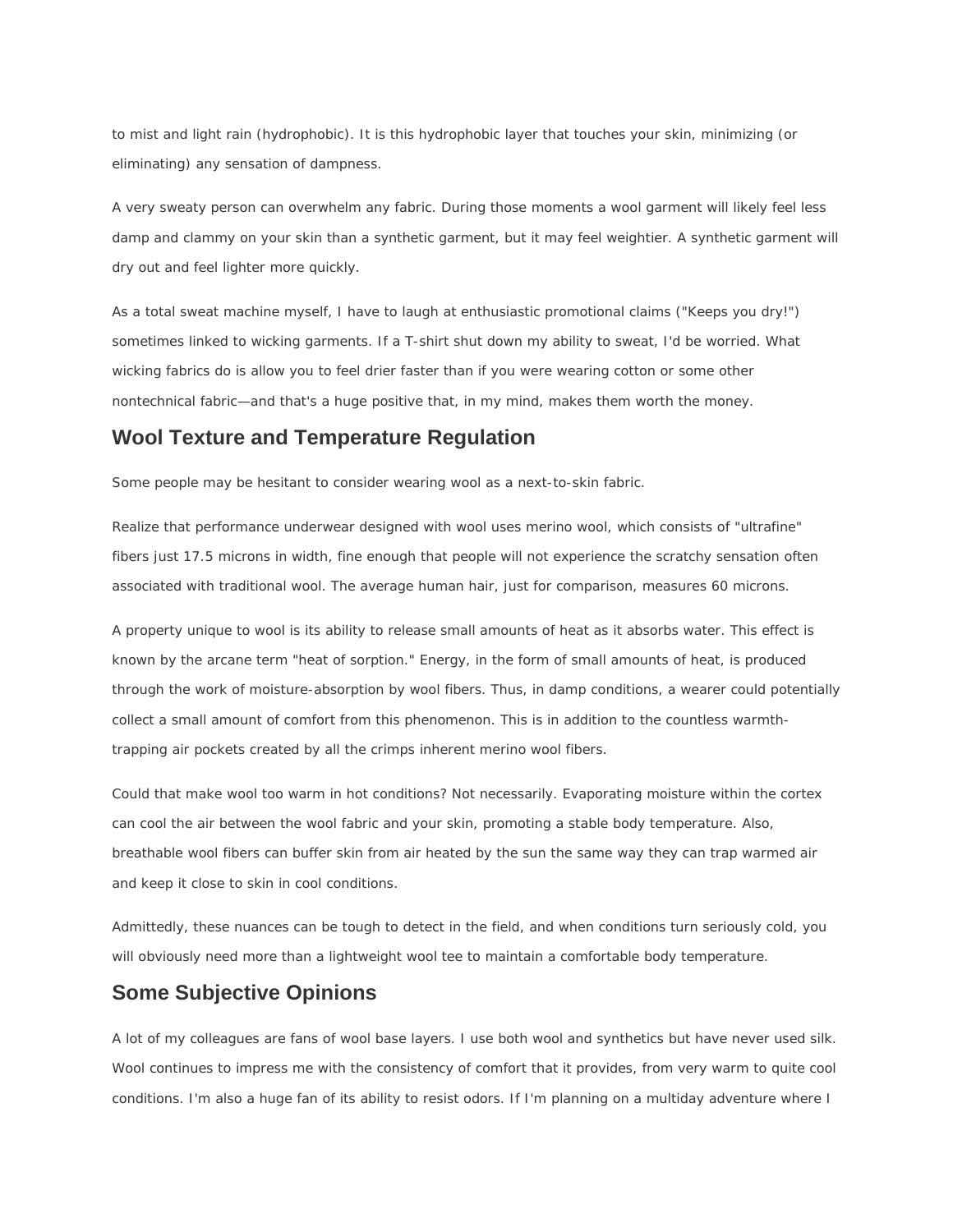may be wearing the same shirt for many of those days, I'm reaching in my drawer for wool base layers. Wool's chief downside: its high price.

I own lots of synthetics, wear them often and still like them all. I just need to launder them faithfully. I'm particularly a fan of bi-component designs. They really seem to dry in a flash.

My practical side chooses synthetics. My indulgent side prefers wool. And my don't-be-an-idiot side says never wear cotton on a serious outdoor excursion.

**Insulated Outerwear: How to Choose** 



How do we keep warm in chilly conditions? Add a layer of insulation. Insulating jackets, vests or pullovers are designed to trap body heat, hold it close to our skin and buffer us from colder external air.

Insulation is the middle layer of a 3-layer cold-weather clothing system. Such a layering systeminvolves:

- Base layer such as a T‐shirt or long underwear.
- **Insulation layer such as a fleece jacket or down vest.**
- Outer layer such as a rain jacket. Outer layers may also be insulated.

Typical insulation choices:

- Down: nature's best insulator.
- Synthetic fibers: engineered to mimic down's natural loftiness.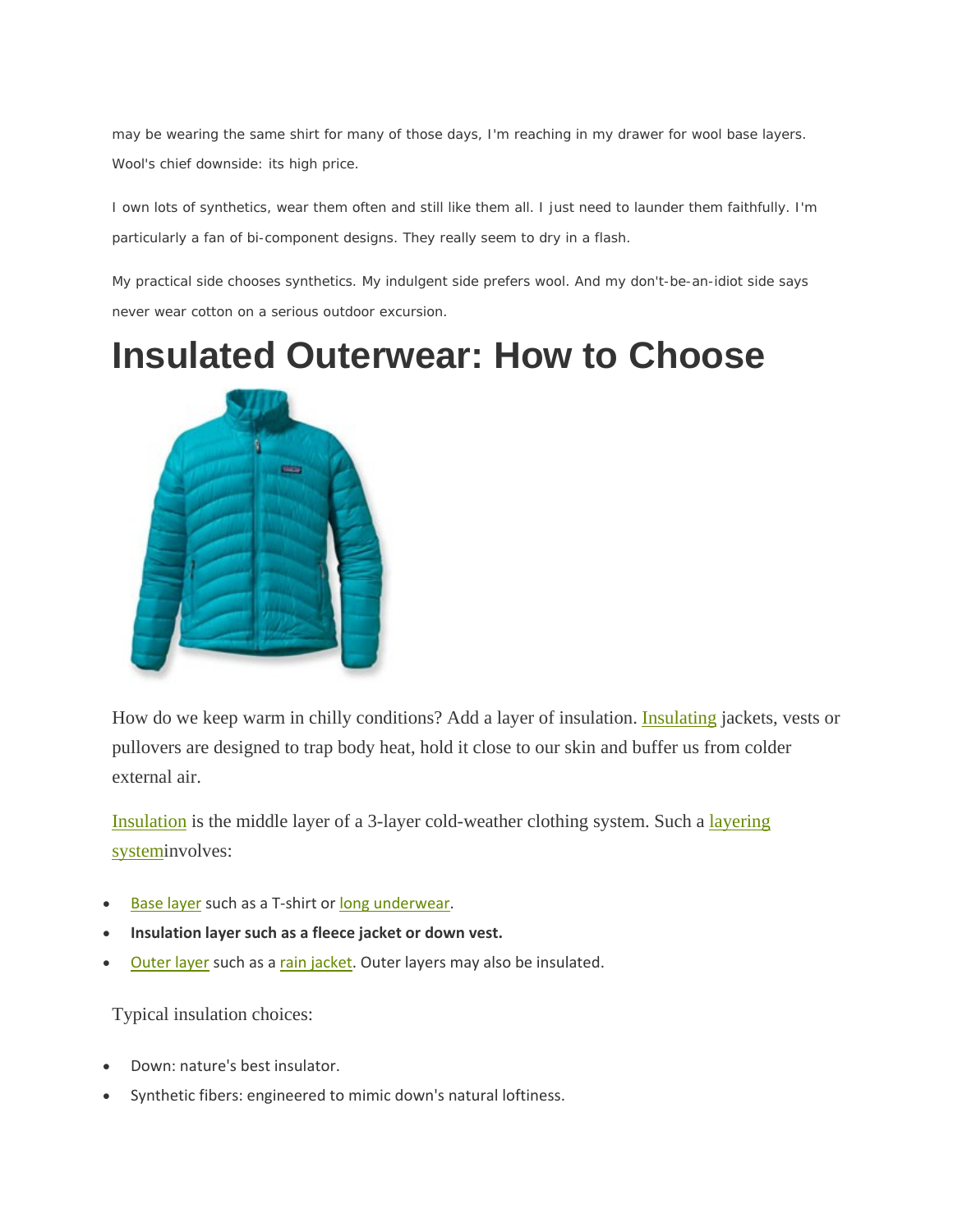Fleece: usually made from synthetic fibers, though some wool jackets/sweaters exist.

|               | <b>Pros</b>                                                               | Cons                                                       | <b>Best for</b>                      |
|---------------|---------------------------------------------------------------------------|------------------------------------------------------------|--------------------------------------|
| Down          | Lightest<br>Most compressible<br>Most warmth for weight<br>Highly durable | Insulation reduced if wet<br>Slow to dry<br>More expensive | Dry conditions                       |
| Synthetic     | Water resistant<br>Fairly quick to dry<br>Less expensive                  | More bulk<br>Weightier<br>Less breathable                  | Potentially wet conditions           |
| <b>Fleece</b> | Soft, breathable, stretchy<br>Dries quickly<br>Less expensive             | Modest warmth<br>Most bulk                                 | Vigorous activity in cool conditions |
|               |                                                                           |                                                            |                                      |



## **Down**

**Advantages:** Impressive warmth for minimal weight. Goose down plumules (a mix of feathers and puffy clusters) exhibit a natural loftiness that is exceptionally efficient at trapping "dead" (noncirculating) air and retaining warmth. Can be compressed into a very small shape. Luxurious feel. Long lasting.

**Disadvantages:** Loses its warmth-retaining abilities if it gets wet (except for new "waterresistant down" garments). Very slow to dry. Expensive.

**Overview:** Down garments make an excellent choice for dry, very cold conditions and are wellsuited for moderate activity in dry weather such as skiing or snowboarding in powder. Also good for dry, chilly mornings when camping, belaying or backpacking. Relying on down in wet or damp conditions is risky, though; down garments must be carefully shielded from moisture.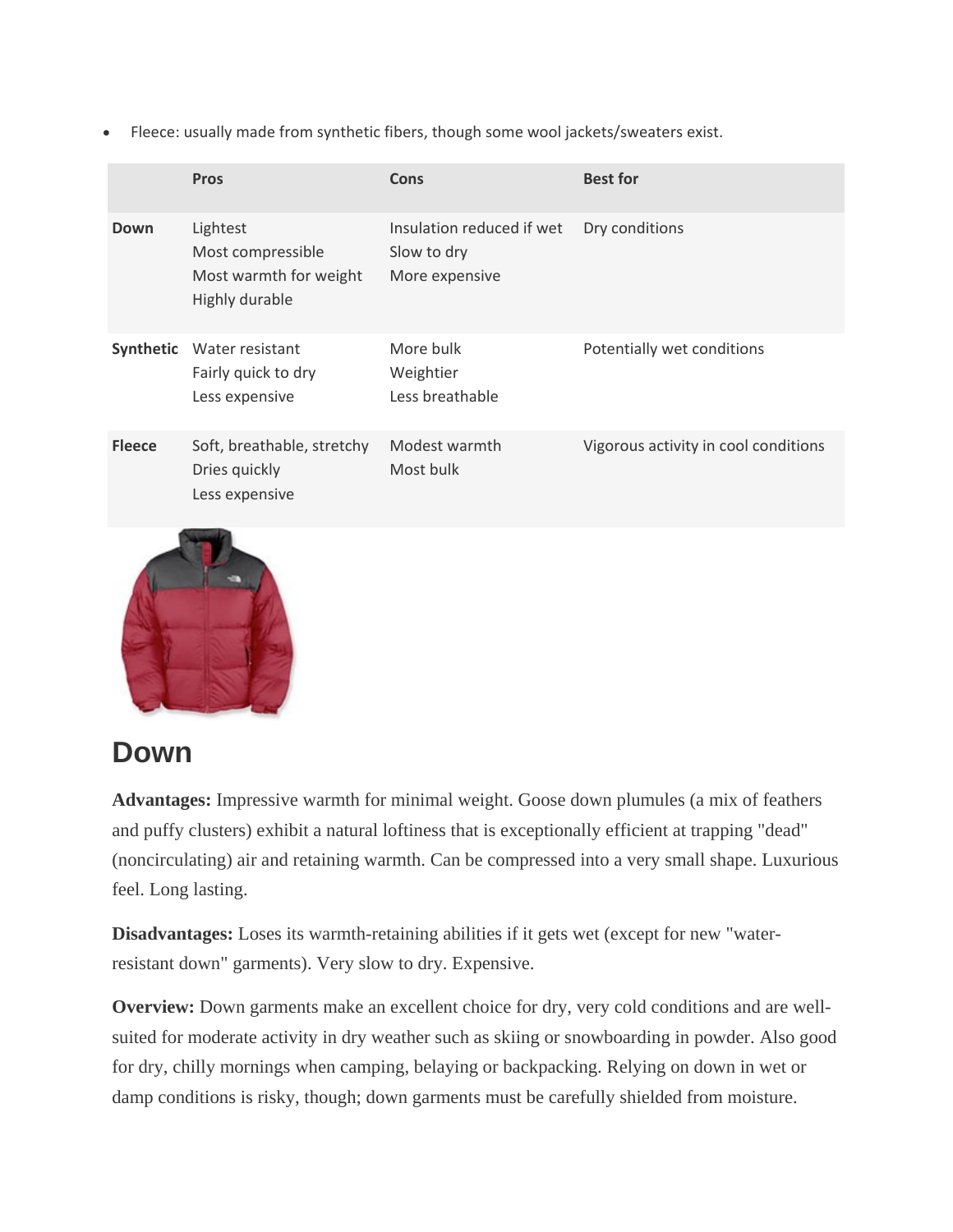**Not all down is created equal:** Down is graded according to fill power, which indicates how many cubic inches 1 ounce of down occupies when placed inside a container. Down ranges from 450 to 900 fill power. Higher numbers indicate a higher quality of down, with more air-trapping ability. Down with higher fill-power numbers includes fewer feathers and uses bigger, more mature down plumules. Larger down clusters are more durable and can better withstand repeated compressing.

New **water-resistant down** was first introduced in sleeping bags in 2012 but is starting to appear in outerwear, too. This micro-treatment of down feathers promises to retain down's loft even in wet conditions—a big breakthrough.

Shop REI's selection of men's down jackets and women's down jackets.



## **Synthetic Fibers**

**Advantages:** Water-resistant, will dry much more quickly than down and even retains some thermal resistance when damp. Less expensive, too. The most advanced synthetic fibers (e.g., PrimaLoft) have drawn close to down in breathability, weight, texture and compressibility.

**Disadvantages:** Down still trumps synthetics in minimizing bulk and weight, though an innovator such as PrimaLoft continues to narrow the gap. Less durable than down, especially if repeatedly compressed.

**Overview:** A very good insulation choice if wet conditions are expected. It performs quite nicely in dry conditions, too, of course. Personally, I wore a lightweight jacket lined with PrimaLoft during a midsummer climb of 14,411-foot Mt. Rainier and found it to be quite comfortable in what I estimate were 40F (or less) temperatures on the summit. Coworkers tell me they also like synthetic insulation during cool mornings when hiking, camping or sea kayaking. Despite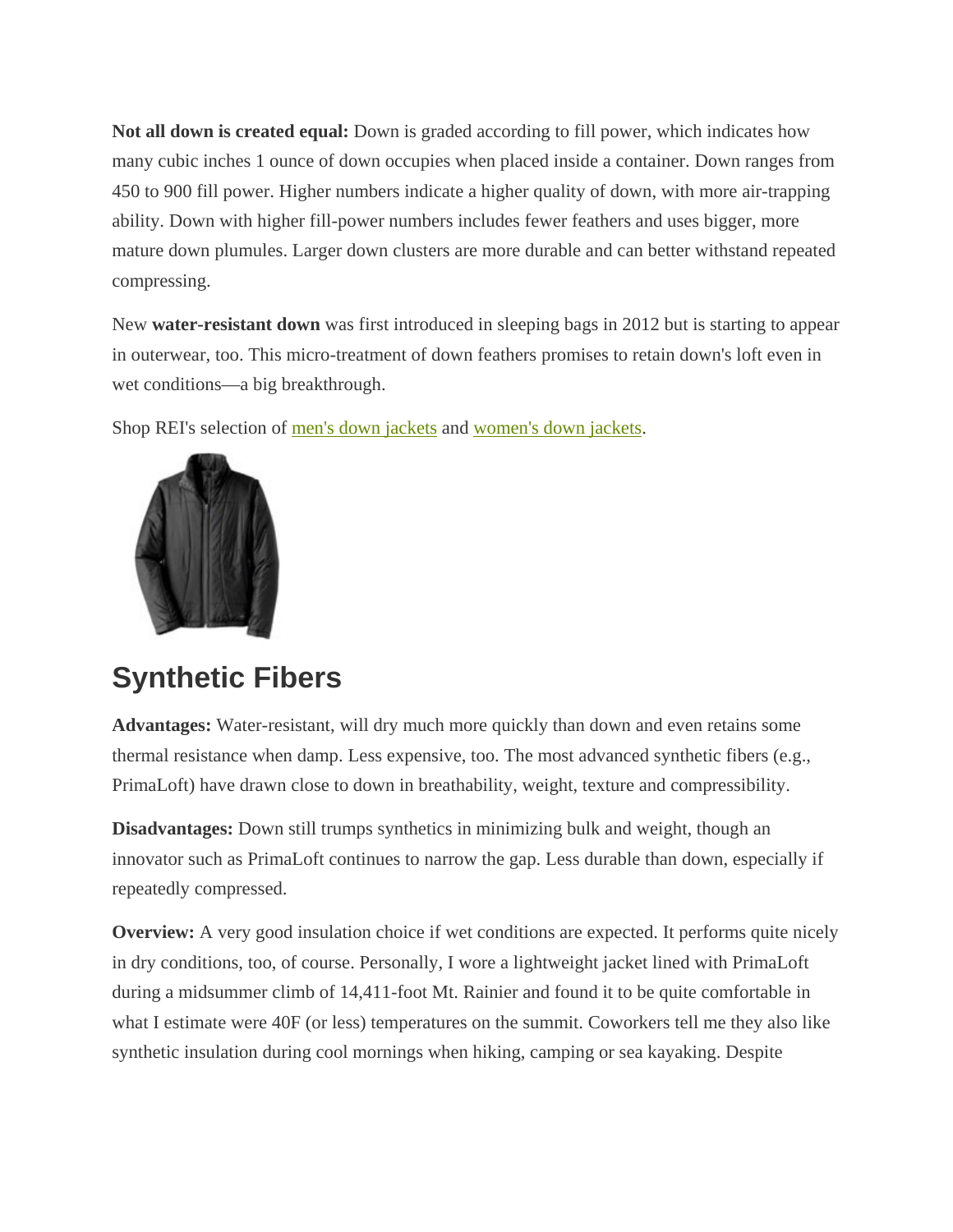advances, synthetic insulation still can't match high-end down for warmth in extreme cold. Nearly all synthetic insulation is made of polyester.

**Like down, not all polyester is identical.** The science of synthetic insulation fabrics continues to evolve. At the moment, the **PrimaLoft** family of insulations (explained in more detail later in this article) is widely considered the most highly evolved "species" of the synthetic world, often besting other synthetics in weight and low bulk, though the differences are not always hugely apparent. Clothing manufacturers routinely create their own proprietary variation of polyester: **Coreloft** and **ThermaTek** from Arc'Teryx, for example,**Heatseeker** (The North Face); **Thermal R** (Marmot); **Thermogreen**(Patagonia); and so on. Most of these examples also have a green/eco version, meaning they were manufactured from recycled materials.

Shop REI's selection of men's synthetic jackets and women's synthetic jackets.



## **Fleece**

**Advantages:** Very good breathability, making it a good choice when insulation is needed during vigorous, highly aerobic activity. (Down and synthetic jackets/vests are best worn for moderate to sedentary activities.) Dries quickly when wet, usually faster than a puffy-style synthetic garment.

**Disadvantages:** Not for serious or prolonged cold. While most synthetic fleeces dry quickly, a few are prone to retaining water (and it's not always easy to predict which fleece items are the exception to the dries-quickly rule). Fleece is also bulky and heavy when compared to down and synthetics. Wind can also permeate fleece pretty easily (which leads to chills) unless it contains a wind-blocking membrane (which inhibits stretch) or is worn under a jacket.

**Overview:** Fleece comes in various weights (light, mid and heavy). Heavier garments, logically, are better suited to colder conditions. **Polartec** is one of the best-known brand names in fleece.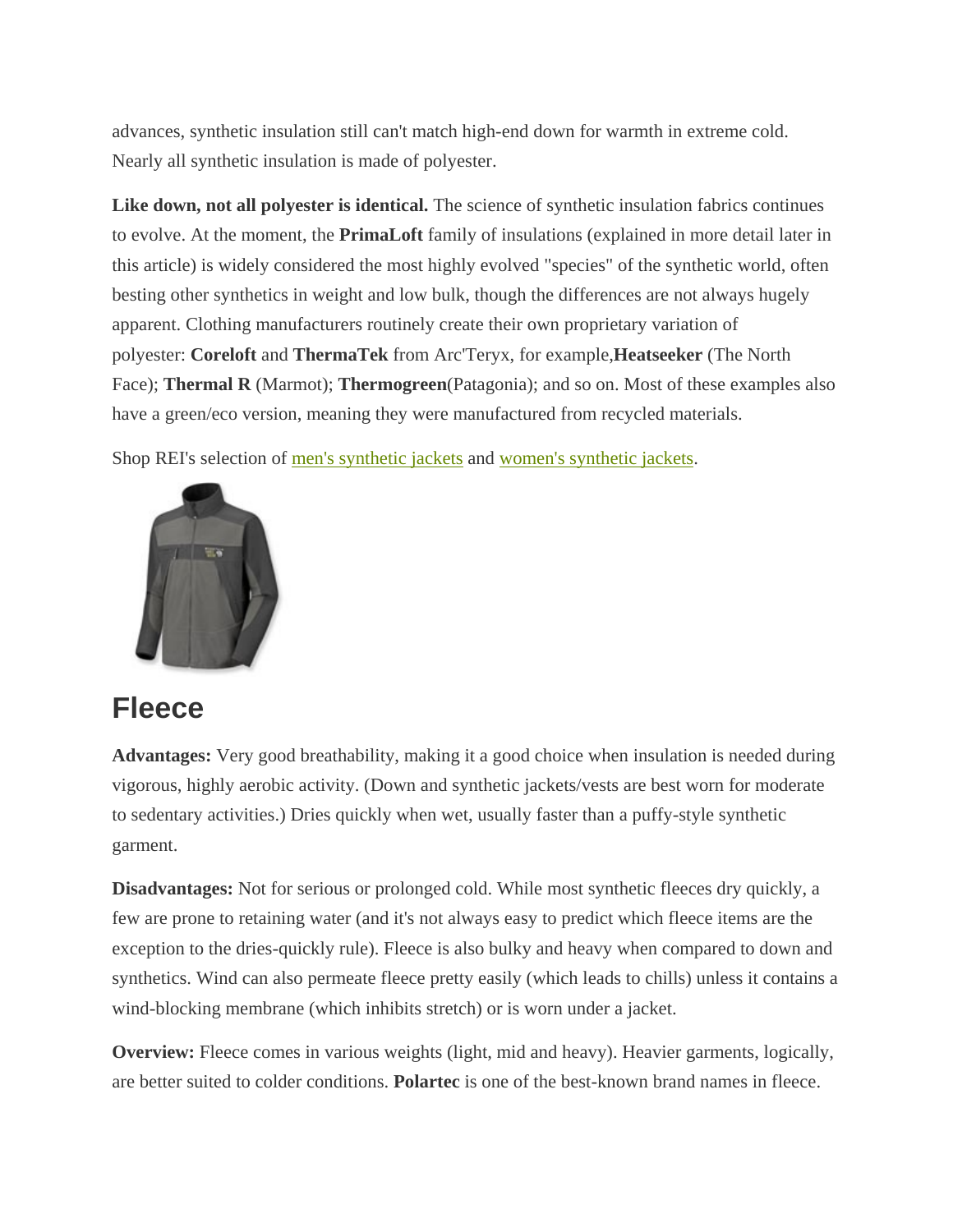Its Classic fleece categories—100 (lightweight), 200 (mid) and 300 (heavy)—remain popular and are in widespread use. Its **Thermal Pro** and **Thermal Pro High Loft** products offer nextgeneration benefits in terms of lower weight and reduced bulk. Some fleece-like pullovers are specially engineered to provide extra stretch, wind-resistance, water-resistance or some combination of all of these. Ultimately, though, even the heaviest fleece is not as warm as a jacket insulated with down or a synthetic such as PrimaLoft.

**A recent trend:** Fleece middle layers made out of actual fleece—natural, 100% wool, that is. Already a huge hit with active outdoor types in socks and base layers for its adaptability to cool or warm conditions and its odor-free nature, mid layers made from soft, finely textured merino wool are worth a look. Just be aware that heavier cuts of wool tend to dry slowly. One suggested use is as a downhill skiing layer in dry conditions.

Shop REI's selection of men's fleece jackets and women's fleece jackets.

## **Buying and Wearing Tips**

**Anticipate the weather.** Will you be going out in wet conditions? If you bring a down jacket or vest, be sure to also bring along a weather shield (usually a waterproof-breathable shell) so your down fill stays dry. Alternatively, a synthetic insulation layer offers a little more peace of mind. Regarding temperature, if you're having a tough time deciding between a lighter or heavier garment, usually it's best to opt for the warmer option. This offers greater versatility despite a minor increase in weight and bulk.

**Understand the energy output your activity requires.** Skiing or climbing in dry, alpine conditions? A puffy down jacket should work beautifully. Hiking in variable conditions? Go with fleece and, for very cool nights at high elevation, consider also toting a synthetic jacket.

**Jacket or vest?** It's a matter of personal preference. Vests are often preferred by high-energy, high-metabolism types who understand their tolerance for cold and need a just-enough insulation buffer for their core. Get chilled easily? Carry a jacket. A few items, such as the **REI Spruce Run** Jacket, offers zip-off sleeves, though such sleeves (due to the zippers) are a little bulkier.

**Understand your individual variables.** Your metabolism may cause you to feel chilly easily. Women often get cold more easily than men; same deal with older outdoor people regardless of gender. Ditto with slender people. In all cases, make sure you choose a garment engineered to keep someone with your characteristics warm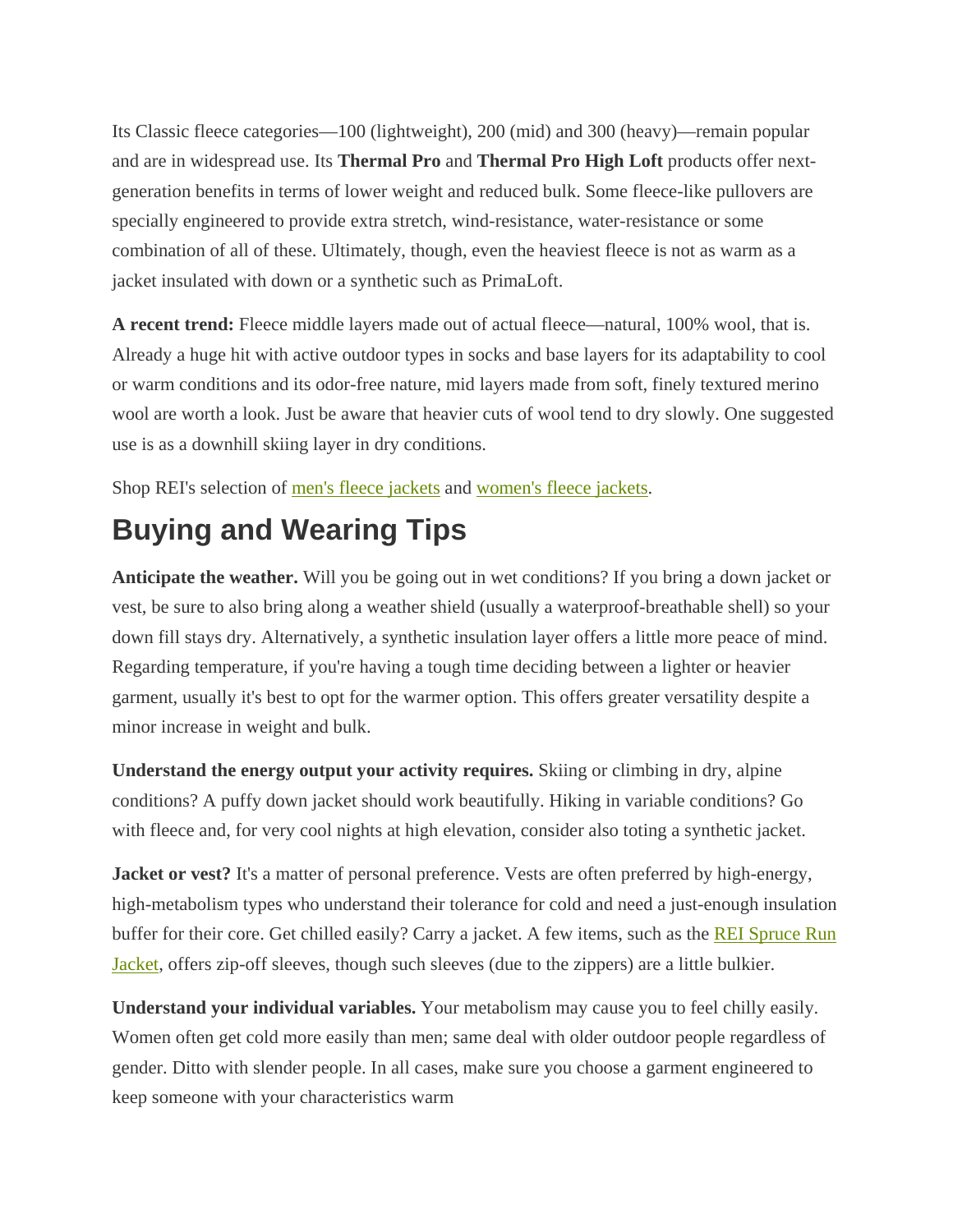**Manage your layers.** If you feel too warm during an activity, do not hesitate to open a zipper or strip off a layer. Or reverse those actions when conditions turn cool. Add a cap and gloves when temperatures turn cold.

## **Technical Talk**

The remainder of this article features topics that may interest only tech-minded readers, but we think it's worthwhile information to include.

## **A Closer Look at PrimaLoft**

PrimaLoft has emerged as one of the premier synthetic insulations in the outdoor marketplace. Vanessa Mason is the company's global director of business development and the holder of a master's degree in chemical engineering with a specialty in polymer sciences and materials. She addressed a few questions about PrimaLoft's approach to synthetic insulation with REI.com:

## **Q: PrimaLoft keeps edging closer to down in weight, compressibility and texture. How is that accomplished?**

**A:** It's our fiber technology. It's the size of the fibers, the design or the structure of the fibers, and the types of proprietary treatments we put on our fibers.

## **Q: PrimaLoft has a good reputation among retailers and in the outdoor media. Yet some shoppers have second thoughts about PrimaLoft because of its relatively thin appearance compared to puffy down jackets. Should they be concerned?**

**A:** That's something people in this industry are educated about—thickness does not necessarily equate to warmth. But it's difficult for some consumers to see that picture. Why does PrimaLoft work? Because it has an extreme microfiber structure. Think of a funnel. With PrimaLoft, you can fit greater number of smaller fibers in that funnel than you can with larger fibers (typical of older synthetic insulations). We just trap more air spaces, so we don't need as much volume to trap as much air.

### **Q: Is PrimaLoft close to being the equivalent of down?**

**A:** You can get anywhere from 450-fill-power down to 900-fill-power down. Look at pinnacle (superior) down products—900 at the top of the pyramid, 450 and 500 along the bottom. Then look at the pinnacle synthetics, and PrimaLoft One is the best synthetic insulation you can buy. The pinnacle synthetic only crosses over to the down chart near the bottom end of the down